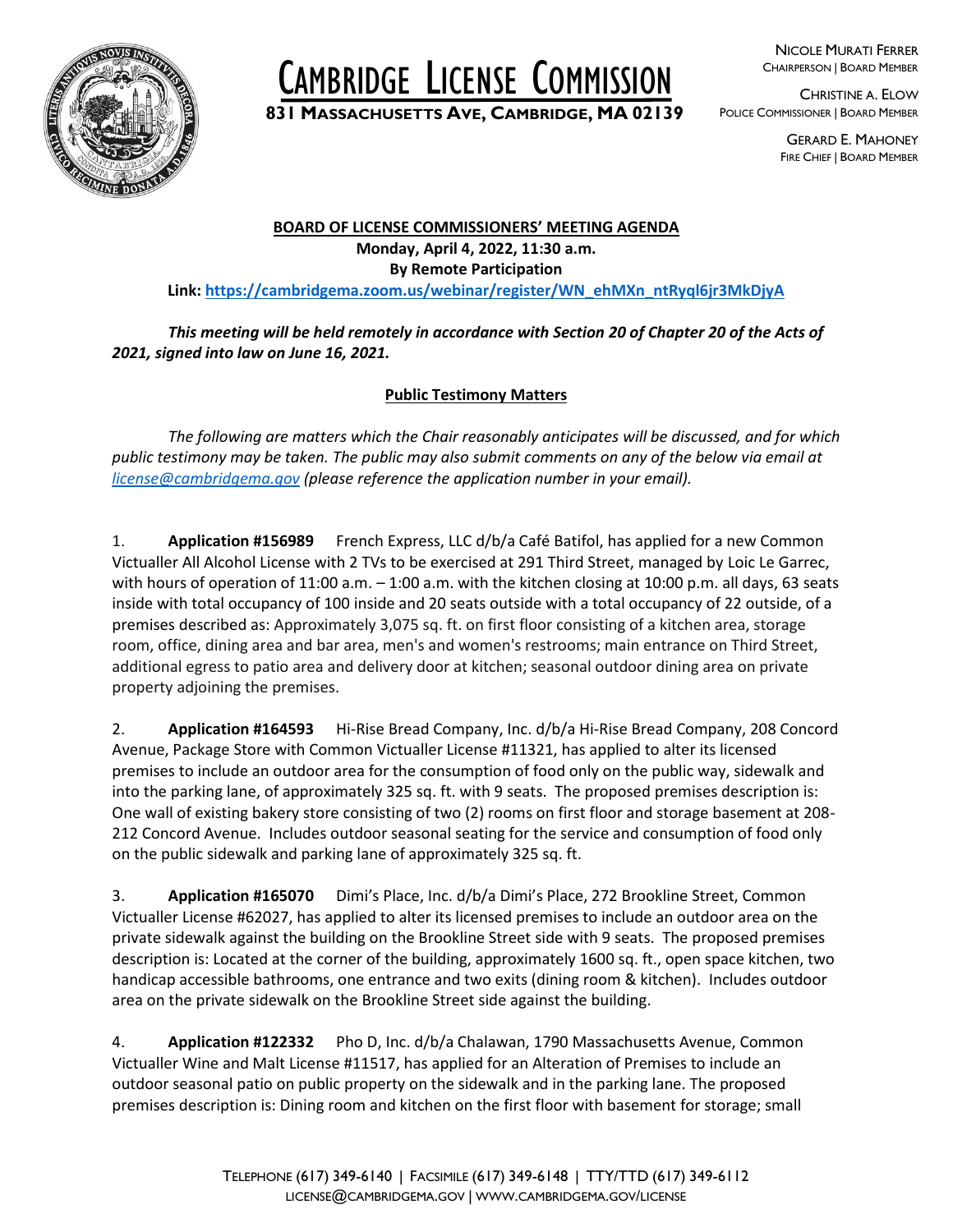Board of License Commissioners' Meeting Agenda of April 4, 2022 Page **2** of **5**

counter on the first floor. Approximately 240 square foot patio on the City sidewalk and approximately 336 square feet in the parking lane.

5. **Application #153919** Sulmona Restaurant Group, LLC d/b/a Sulmona, 610 Main Street, Common Victualler All Alcohol License #11572, has applied for an Alteration of Premises to include an outdoor seasonal patio on public property in the parking lane. The proposed premises description is: One large dining room with bar, kitchen, men's and women's restrooms, one entrance and two exits with total area of 3,355 sq. ft. 490 square foot outdoor patio on private property and approximately 1,108 square foot seasonal patio on public property in the parking lane.

6. **Application #151071** Veggie Galaxy, LLC d/b/a Veggie Galaxy, 450 Massachusetts Avenue, Common Victualler All Alcohol License #11444, has applied for an Alteration of Premises to extend its current seasonal outdoor patio further onto the public property in the sidewalk and parking lane. The proposed premises description is: Approx. 3,302 sq. ft. on first floor. Main entrance on Massachusetts Avenue with a secondary egress in the back of the building. Seasonal outdoor patio on the City sidewalk and parking lane of a total 1,144 sq. ft.

7. **Application #163346** Belly to Bones, LLC d/b/a Talulla, 377 Walden Street, Common Victualler All Alcohol License #13678, has applied for an Alteration of Premises to include an outdoor seasonal patio on public property on the sidewalk and in the parking lane. The proposed premises description is: 900 sq. ft. on the first floor with dining room, kitchen, and service station; 700 sq. ft. basement space for storage and restrooms. Approximately 300 square foot patio on the City sidewalk and adjacent parking lane.

8. **Application #163952** Cambridge Cuisine, LLC d/b/a Puritan & Company, 1166 Cambridge Street, Common Victualler All Alcohol License #11463, has applied for an Alteration of Premises to include a seasonal outdoor patio on public property in the parking lane. The proposed premises description is: Approximately 4,400 square feet restaurant. Seating in the front of the restaurant and kitchen in the rear. Additional seating space. Emergency exit and restrooms in the rear. Approximately 350 square foot patio on City property in the parking lane.

9. **Application #165779** Slawdog, LLC d/b/a State Park, One Kendall Sq. #300, Common Victualler All Alcohol License #11490, has applied for an Alteration of Premises to extend its current outdoor patio further onto the private way. The proposed premises description is: Approx. 3,706 sq. ft. on the lower level of building number 300 in One Kendall Square. Includes two patios on private property, one on the same lower level of approximately 390 sq ft. and the other on the above plaza level of approximately 1,646 sq. ft.

10. **Application #165781** RJ Heart, LLC d/b/a Mamaleh's Delicatessen, One Kendall Sq. #300, Common Victualler All Alcohol License #11561, has applied for an Alteration of Premises to remove a portion of its outdoor patio on the private way. The proposed premises description is: Consists of approximately a total of 6,212 sq. ft. On the first floor a total of 3,2508 sq. ft. in two rooms and kitchen, in the basement a total of 2,604 sq. ft. for private dining in one room and storage, has a total of 1 entrance and 2 exits. Includes outdoor patio on private property on the first floor of approximately 600 sq. ft.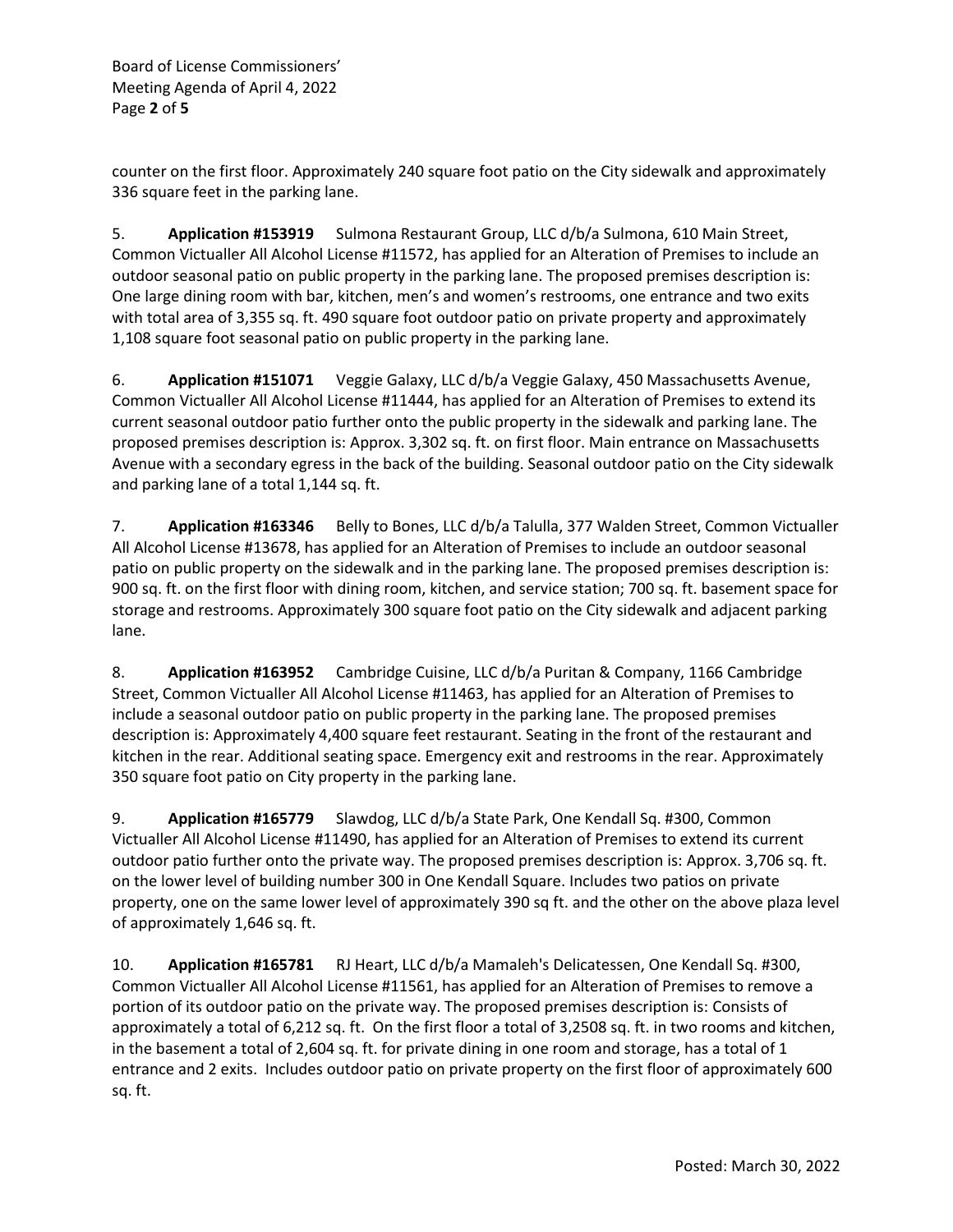11. **Application #166374** Catalyst Restaurant Group, LLC d/b/a Catalyst, 300 Technology Square, Common Victualler All Alcohol License #11428, has applied for an Alteration of Premises to expand the existing outdoor patio on private property. The proposed premises description is: Approximately 10,000 square foot restaurant consisting of kitchen, two dining rooms, bar, lounge, and conference rooms on the first floor. Approximately 1,743 square foot outdoor patio on private property.

12. **Application #164851** Life Alive Cafe, LLC d/b/a Life Alive Cafe, LLC, has applied for a new Common Victualler License to be exercised at 415 Main Street, managed by Leah Dubois, with hours of operation of 7:00 a.m. to 10:00 p.m. all days, 96 seats total occupancy of 104, and premises described as: 3,690 sq. ft. cafe on the ground level floor consisting of dining area, juice bar, 2 public restrooms, expo kitchen, and back of house for food prep and ware wash with 2 walk-in fridges and storage room. There are two main public entrances/egresses at the storefront, a delivery egress at the BOH and another egress leading to the interior corridor of the building.

### **Administrative Matters**

*All the below listed matters are considered and voted upon by the Board without public testimony at the meeting. Anyone wishing to comment on the below must send written comment to [license@cambridgema.gov,](mailto:license@cambridgema.gov) and identify by number the item on the agenda that it relates to. The Board may consider any statements received prior to the meeting.*

*13.* **Application #163678** SodexoMagic, LLC d/b/a Sodexo @ Sanofi CX Office Starbucks, 450 Water Street, has applied for a new Common Victualler License with proposed hours of operation of 7:00 a.m. to 6:00 p.m. Monday through Friday with seating for 40 and an occupancy of 56. Conor Kavanagh as proposed manager of a premises described as: Coffee shop with 572 sq. ft. and seating for 40. *Deferred to 4/4/22, for compliance with notice to abutters requirements.* 

*14.* **Board Vote on disciplinary heard March 25, 2022** Chazumba, LLC d/b/a Felipe's Taqueria, 21 Brattle Street, Common Victualler All Alcohol License #11516, for allegations that Felipe's Taqueria is in violation of: 1) Allowing patrons and/or employees to remove open containers of alcohol purchased on the licensed premise into the alley behind the establishment at approximately 9:30 on February 17, 2022 , in violation of G.L c. 138 §§ 12, 23 and Board's Rules 2.2-2.5, 5.1-5.4, 12B.8, and 13.1. *Taken under advisement on 3/25/2022.*

15. **Board Acknowledgement Application #130138** PAJ 2002, Inc. d/b/a Nine Tastes, 50 JFK Street, Common Victualler Wine and Malt License #11247, for an Alteration of Licensed Premises to Include a Seasonal Outdoor Patio for 12 seats on Public Property, Parking Lane. The proposed premises description is: Kitchen, Two Dining Rooms And Storage Room In Basement Level. 150 square foot patio on public property, parking lane. *Was granted subject to the same SSBU square footage, administrative changes to be done if necessary. Have received notification that the business will be limited to 1 parking space versus the one and a half parking space proposed. Once updated plan comes in, the administrative changes will be made to the grant as voted upon on March 25, 2022.*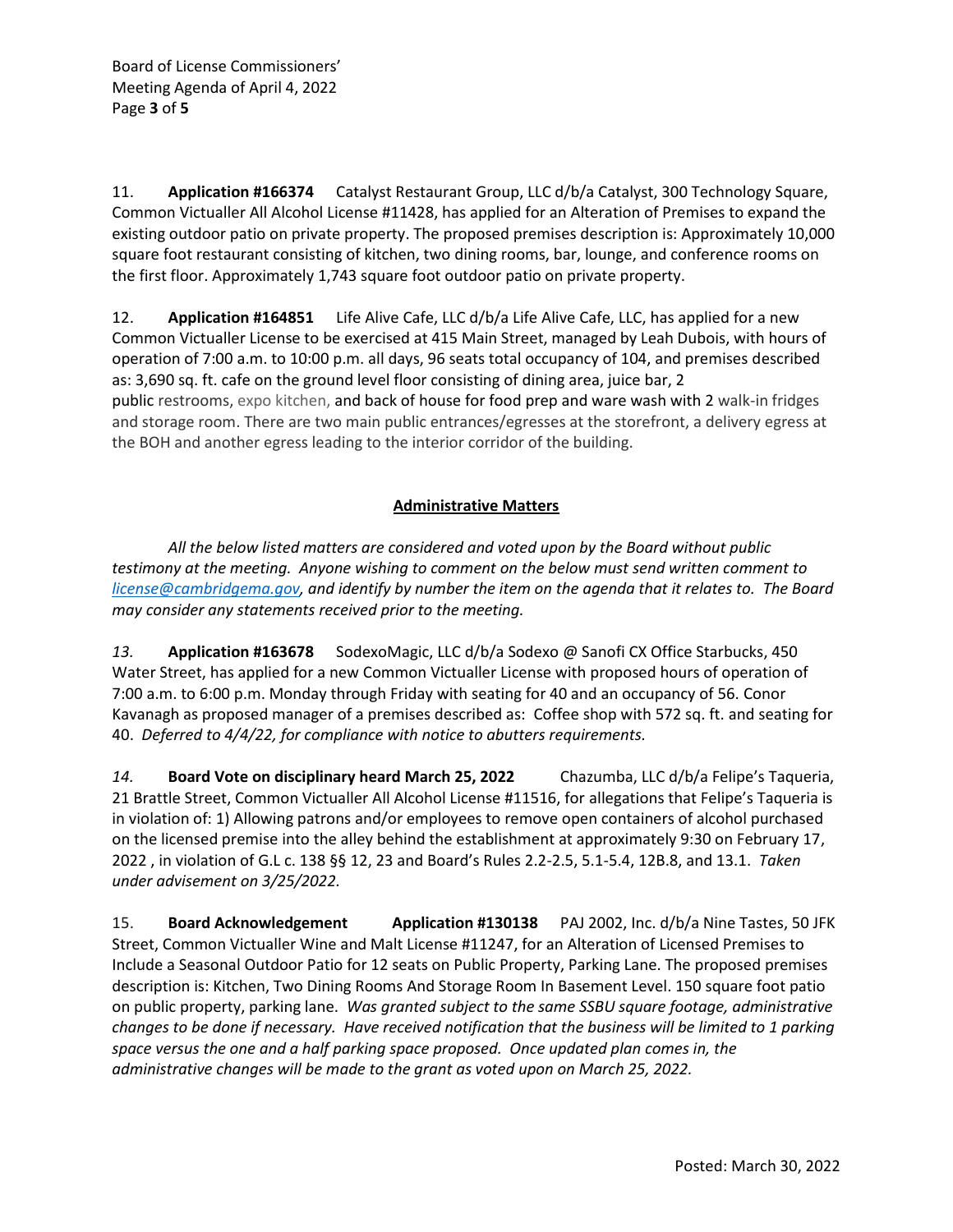16. **Application # 167317** Residence Inn by Marriott, LLC d/b/a Residence Inn by Marriott, 120 Broadway, Innholder All Alcohol License #10895, has completed renovations and is informing the Board of the changes caused due to the renovations. The premises have remained the same, they just want their premises description to have more detail in terms of what is currently in place. New description: 15 story-250 Room Hotel with 293 Beds and 250 Sofa Beds with Maximum Occupancy Capacity of 836. Includes Gatehouse Hearthroom with 88 Seats and a Fixed Bar, Two Meeting Rooms with Moveable Bars, Lobby Located On Ground Floor and Liquor Stored on Ground Floor.

17. **Special Noise Variance Application #167659** Mark Penney on behalf of Turner Construction for 4/13/22 - 7/1/22 (Alt. 4/14/22 - 7/2/22), at 325 Main Street, from 6:00 a.m. to 11:00 p.m. on weekdays, and 7:00 a.m. to 9:00 p.m. on Saturdays & Sundays, for an extension of an expiring variance to perform construction deliveries and landscape hardscape work abutting the adjacent roadways and sidewalks using construction vehicles, small hand tools, lulls, and buggies. The variance is sought to take deliveries during non-peak hours, and to conduct work adjacent to public areas with minimal impact to abutters.

18. **Application #165347** 6 Prentiss Street, LLC d/b/a MPI, Innholder/Lodging House License #128734, has submitted an application to change the d/b/a to Prentiss House.

### **One Day License Applications**

*The following are matters which the Chair reasonably anticipates will be discussed without accepting, soliciting, or taking public testimony at the hearing. Anyone wishing to be heard on the below should contact the Board at least 24 hours prior to the hearing and/or submit your statement in writing to [License@cambridgema.gov.](mailto:License@cambridgema.gov)*

19. **Application # 167889** Subandha Karmacharya has applied for an entertainment license to be exercised at 449 Broadway (outside), on 4/8/22 from 3:00 p.m. – 9:30 p.m. for a banquet with live music. Expected attendance – 150 people.

20. **Application # 167176** Laurel Morano has applied for a malt and wine license to be exercised at 35 Cambridgepark Drive, Suite 200, on 4/28/22 from 2:00 p.m. – 5:00 p.m. for a corporate party. Expected attendance – 100 people.

21. **Application # 166834 & 166838** Lydia Shiu, on behalf of Reservoir Church, has applied for an entertainment and one day temporary amusement license to be exercised at Reservoir church parking lot and Middlesex Street, on 4/23/22 with rain date of 4/30/22 from 9:00 a.m. – 1:00 p.m. for a carnival with patrons dancing, performers/entertainers dancing, recorded music, live music, amplification system and a bounce house. Expected attendance – 200 people.

22. **Application # 167329** Jose Toledo has applied for an all alcohol and entertainment license to be exercised at Cambridge Masonic Hall 1950 Massachusetts Avenue, on 5/7/22 from 5:00 p.m. – 12:00 a.m. for a sweet 16 party with a dj and amplification system. Expected attendance – 80 people.